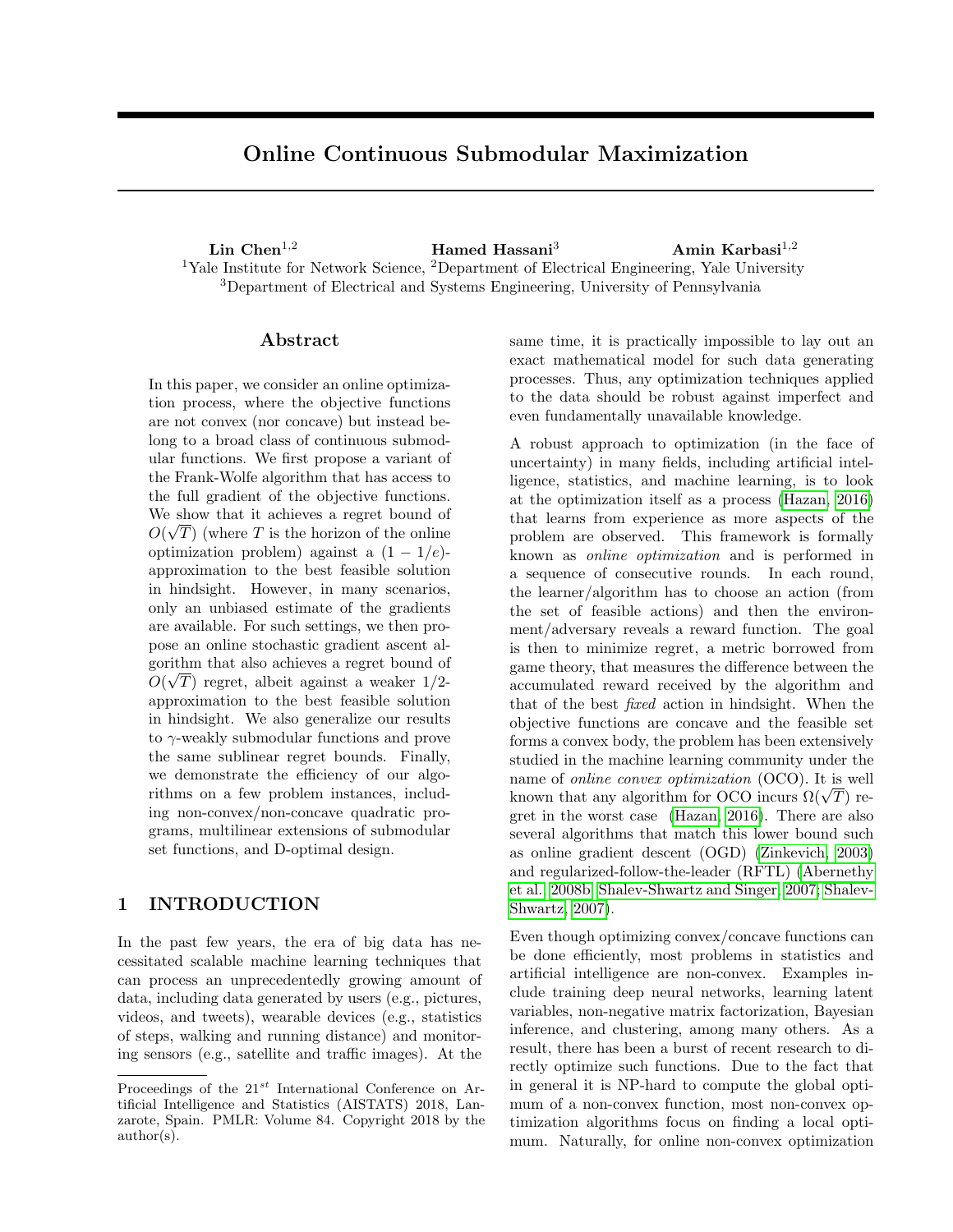(ONCO) one needs to define an appropriate notion of regret related to convergence to an (approximate) local optimum [\(Hazan et al., 2017\)](#page-8-2).

In this work, we consider a rich subclass of nonconvex/non-concave reward functions called continuous submodular functions [\(Wolsey, 1982;](#page-9-3) [Bach, 2015;](#page-8-3) Vondrák, 2007). It has been very recently established that in the offline setting, first order methods provide tight approximation guarantees [\(Chekuri et al., 2015;](#page-8-4) [Bian et al., 2017;](#page-8-5) [Hassani et al., 2017\)](#page-8-6). To the best of our knowledge, our work is the first that systematically studies the online continuous submodular maximization problem and provides *no-regret* guarantees along with developing efficient algorithms.

Our contributions In summary, for monotone and continuous (weakly) DR-submodular reward functions[1](#page-1-0) , and subject to a general convex body (not necessarily down-closed), we propose two algorithms, both with sublinear regret bounds, depending on what side information is available regarding the gradients.

- When the gradients are available, we propose Meta-Frank-Wolfe, a variant of a Frank-Wolfe algorithm, that achieves a  $(1 - 1/e)$  approximation factor of the best fixed offline solution in hindsight up to an  $O(\sqrt{T})$  regret term, where T is the horizon of the online maximization problem.
- When only unbiased estimates of the gradients are available, we propose Online Gradient Ascent, that achieves a 1/2 approximation factor of the best fixed offline solution in hindsight up to an  $O(\sqrt{T})$ regret term.
- More generally, for  $\gamma$ -weakly DR-submodular functions, we show that Online Gradient Ascent yields a  $\frac{\gamma^2}{\gamma^2+1}$  approximation guarantee to the best fixed offline solution in hindsight up to an  $O(\sqrt{T})$  regret term ( $\gamma = 1$  corresponds to a DRsubmodular function).

## 2 PRELIMINARIES

In this section, we precisely define the concepts that we will use throughout the paper.

#### 2.1 Notation

Projection As we will discuss the projected (stochastic) gradient ascent later in Section [3.2,](#page-4-0) we introduce the notation of projection operator here, which is denoted by

$$
\Pi_{\mathcal{P}}(\mathbf{x}) \triangleq \underset{\mathbf{v} \in \mathcal{P}}{\arg \min} ||\mathbf{x} - \mathbf{v}||.
$$

Intuitively, the projection of point x onto a convex set  $\mathcal P$  is a point in  $\mathcal P$  that is closest to **x**.

**Radius and Diameter** For any set of points  $S$ , its radius  $\rho(S)$  is defined to be sup<sub>x∈S</sub> x<sup>k</sup> while its diameter diam(S) is defined to be  $\sup_{\mathbf{x},\mathbf{y}\in S} \|\mathbf{x}-\mathbf{y}\|$ . By the triangle equality, we immediately have  $\text{diam}(S) \leq$  $2\rho(S)$ .

Smoothness To derive guarantees for the proposed algorithm, we will make the assumption that the gradients of the objective functions satisfy the Lipschitz condition. A differentiable function  $f: \mathcal{X} \subseteq \mathbb{R}^n \to \mathbb{R}$ is said to be  $\beta$ -smooth if for any  $\mathbf{x}, \mathbf{y} \in \mathcal{X}$ , we have  $\|\nabla f(\mathbf{x}) - \nabla f(\mathbf{y})\| \leq \beta \|\mathbf{x} - \mathbf{y}\|.$ 

#### <span id="page-1-1"></span>2.2 Submodularity

Submodular Functions on Lattices Suppose that  $(L, \vee, \wedge)$  is a lattice<sup>[2](#page-1-2)</sup>. A function  $f: L \to \mathbb{R}$ is said to be *submodular* [\(Topkis, 1978\)](#page-9-5) if  $\forall x, y \in L$ , we have

$$
f(x) + f(y) \ge f(x \vee y) + f(x \wedge y).
$$

Furthermore, a function  $f: L \to \mathbb{R}$  is monotone if  $\forall x, y \in L$  such that  $x \leq_L y$ , we have  $f(x) \leq f(y)$ , where  $\leq_L$  is the partial order defined by lattice  $L^3$  $L^3$ .

For any set E, its power set  $2^E$  equipped with set union ∪ and intersection ∩ is an instance of lattice. In fact, submodular functions on the lattice  $(2^E, \cup, \cap)$  are precisely the submodular set functions that have been extensively studied in the past [\(Nemhauser et al., 1978;](#page-9-6) [Fujishige, 2005\)](#page-8-7). If we let  $[C]$  denote  $\{1, 2, 3, \ldots, C\}$ , then  $[C]^n$  and  $\mathbb{Z}^n$  are bounded and unbounded integer lattices equipped with entrywise maximum (∨) and minimum  $(\wedge)$ . This construction corresponds to submodular functions on integer lattices [\(Gottschalk and](#page-8-8) [Peis, 2015;](#page-8-8) [Soma and Yoshida, 2016\)](#page-9-7).

Continuous Submodularity In contrast to the above discrete scenarios, we focus on continuous domains in this paper. The set  $\mathcal{X} \triangleq \prod_{i=1}^n \mathcal{X}_i \subseteq \mathbb{R}_+^n$ , where  $\mathcal{X}_i$ 's are closed intervals of  $\mathbb{R}_+$ , is also equipped with a natural lattice structure where ∨ and ∧ are

<span id="page-1-0"></span><sup>&</sup>lt;sup>1</sup>A DR-submodular function is a function that is defined on a continuous domain and exhibits the diminishing returns property. We present its formal definition in Section [2.2.](#page-1-1)

<span id="page-1-2"></span> ${}^{2}$ A lattice is a set L equipped with two commutative and associative binary operations  $\vee$  and  $\wedge$  connected by the absorption law, i.e.,  $a \vee (a \wedge b) = a$  and  $a \wedge (a \vee b) = a$ ,  $\forall a, b \in L$  [\(Sankappanavar and Burris, 1981\)](#page-9-8).

<span id="page-1-3"></span><sup>&</sup>lt;sup>3</sup>In a lattice, we define  $a \leq_L b$  if  $a = a \wedge b$  [\(Sankap](#page-9-8)[panavar and Burris, 1981\)](#page-9-8)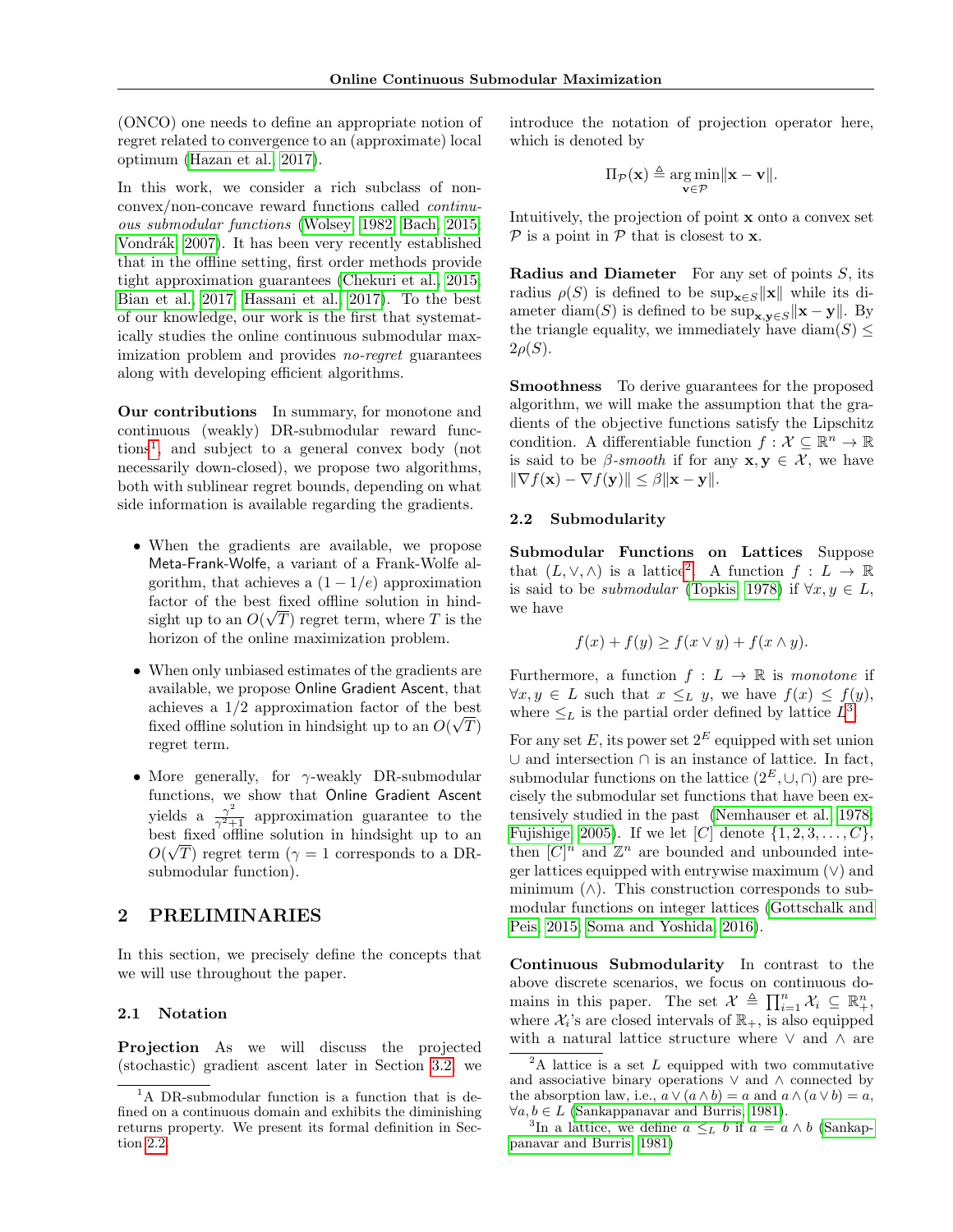entrywise maximum and entrywise minimum, respectively, i.e., for any  $\mathbf{x}, \mathbf{y} \in \mathcal{X} \subseteq \mathbb{R}^n$ , the *i*-th component of  $\mathbf{x} \vee \mathbf{y}$  is  $\max\{x_i, y_i\}$  and the *i*-th component of  $\mathbf{x} \wedge \mathbf{y}$ is  $\min\{x_i, y_i\}$ . A function  $f: \prod_{i=1}^n \mathcal{X}_i \to \mathbb{R}_+$  is called continuous submodular if it is submodular under this lattice. When the function  $f$  is twice differentiable, it is continuous submodular if and only if all off-diagonal entries of its Hessian are non-positive, i.e.,

$$
\forall i \neq j, \forall \mathbf{x} \in \mathcal{X}, \frac{\partial^2 f(\mathbf{x})}{\partial x_i \partial x_j} \leq 0.
$$

Without loss of generality, we assume that  $\mathcal{X}_i = [0, b_i],$  $\forall 1 \leq i \leq n$ . If  $\mathcal{X}_i = [c_i, d_i]$  and f is continuous submodular on  $\prod_{i=1}^{n} [c_i, d_i]$ , we can consider another continuous submodular function  $\tilde{f}$  defined on  $\prod_{i=1}^{n} [0, d_i - c_i]$  such that  $\tilde{f}(\mathbf{x}) = f(\mathbf{x} + \mathbf{c})$ .

DR-Submodularity In this paper, we are mainly interested in a subclass of differentiable continuous submodular functions that exhibit diminishing re-turns [\(Bian et al., 2017\)](#page-8-5), i.e., for every  $\mathbf{x}, \mathbf{y} \in \mathcal{X}, \mathbf{x} \leq \mathbf{y}$ elementwise implies

$$
\nabla f(\mathbf{x}) \geq \nabla f(\mathbf{y})
$$

elementwise, which indicates that the gradient is an antitone mapping [\(Bian et al., 2017;](#page-8-5) [Eghbali and Fazel,](#page-8-9) [2016\)](#page-8-9). When the function  $f$  is twice differentiable, DR-submodularity is equivalent to

$$
\forall i,j,\forall \mathbf{x} \in \mathcal{X}, \frac{\partial^2 f(\mathbf{x})}{\partial x_i \partial x_j} \leq 0.
$$

Twice differentiable DR-submodular functions are also called *smooth* submodular functions (Vondrák, 2007).

We say that a function  $f$  is *weakly* DR-submodular with parameter  $\gamma$  [\(Hassani et al., 2017\)](#page-8-6) if

$$
\gamma = \inf_{\mathbf{x}, \mathbf{y} \in \mathcal{X}, \mathbf{x} \leq \mathbf{y}} \inf_{i \in [n]} \frac{[\nabla f(\mathbf{x})]_i}{[\nabla f(\mathbf{y})]_i},
$$

where  $[\nabla f(\mathbf{x})]_i = \frac{\partial f(\mathbf{x})}{\partial x_i}$  $\frac{f(\mathbf{x})}{\partial x_i}$  is the *i*-th component of the gradient. If the function is monotone, we have  $\gamma \geq 0$ . Note that a differentiable DR-submodular function is weakly submodular with parameter  $\gamma = 1$ .

In this work, we focus on monotone continuous (weakly) DR-submodular functions.

Multilinear Extension An important example of continuous DR-submodular functions is the multilinear extension of a submodular set function. Given a monotone submodular set function  $W: 2^{\Omega} \to \mathbb{R}_+$ defined on a ground set  $\Omega$ , its multilinear extension  $\bar{f}: [0,1]^{|\Omega|} \to \mathbb{R}$  is defined as

$$
\bar{f}(\mathbf{x}) = \sum_{S \subseteq \Omega} W(S) \prod_{i \in S} x_i \prod_{j \notin S} (1 - x_j),
$$

is monotone DR-submodular [\(Calinescu et al., 2011\)](#page-8-10). In general, it is computationally intractable to compute the multilinear extensions. However, for the weighted coverage functions [\(Karimi et al., 2017\)](#page-8-11), they have an interesting connection to concavity. Suppose that U is a finite set and let  $G: 2^U \to \mathbb{R}$  be a nonnegative modular function such that  $G(S) \triangleq \sum_{u \in U} w(u)$ , where  $w(u) \geq 0$  for all  $u \in U$ . We have a finite collection  $\Omega = \{B_i : 1 \leq i \leq n\}$  of subsets of U. The weighted coverage function  $W: 2^{\Omega} \to \mathbb{R}_{\geq 0}$  is defined as

$$
W(S) \triangleq G(\bigcup_{B_i \in S} B_i), \forall S \subseteq \Omega.
$$

[Karimi et al.](#page-8-11) [\(2017\)](#page-8-11) showed that the multilinear extension  $f : [0, 1]^n \to \mathbb{R}$  is

$$
\bar{f}(\mathbf{x}) = \sum_{u \in U} w(u) \left( 1 - \prod_{B_i \in \Omega : u \in B_i} (1 - x_i) \right).
$$

They showed that the multilinear extension has a concave upper bound. In fact, in light of the Fenchel concave biconjugate, they consider a concave function

$$
\tilde{f}(\mathbf{x}) \triangleq \sum_{u \in U} w(u) \min \left\{ 1, \sum_{B_i \in \Omega: u \in B_i} x_i \right\}
$$

and showed a key squeeze relation

$$
(1 - 1/e)\tilde{f}(\mathbf{x}) \le \bar{f}(\mathbf{x}) \le \tilde{f}(\mathbf{x}), \quad \forall \mathbf{x} \in [0, 1]^n.
$$

#### 2.3 Online Continuous Submodular Maximization

**Input:** convex set  $P$ , horizon  $T$ Output:  $\{x_t: 1 \le t \le T\}$ 1: Determine  $\mathbf{x}_1 \in \mathcal{P}$  b to be designed 2: for  $t \leftarrow 1, 2, 3, \ldots, T$  do 3: Play  $\mathbf{x}_t$ , observe reward  $f_t(\mathbf{x}_t)$ 4: Observe  $f_t$  and determine  $\mathbf{x}_{t+1} \in \mathcal{P} \Rightarrow to$ be designed 5: end for

The general protocol of online continuous submodular maximization is given as follows. At iteration  $t$  (going from 1 to T), the online algorithm chooses  $x_t \in \mathcal{P}$ . After committing to this choice, a monotone DR-submodular function  $f_t$  is revealed and the algorithm receives the reward  $f_t(\mathbf{x}_t)$ . The goal is to minimize regret which is typically defined as the difference between the total award that the algorithm accumulated and that of the best fixed decision in hindsight. Note that even in the offline setting, maximizing a monotone DR-submodular function subject to a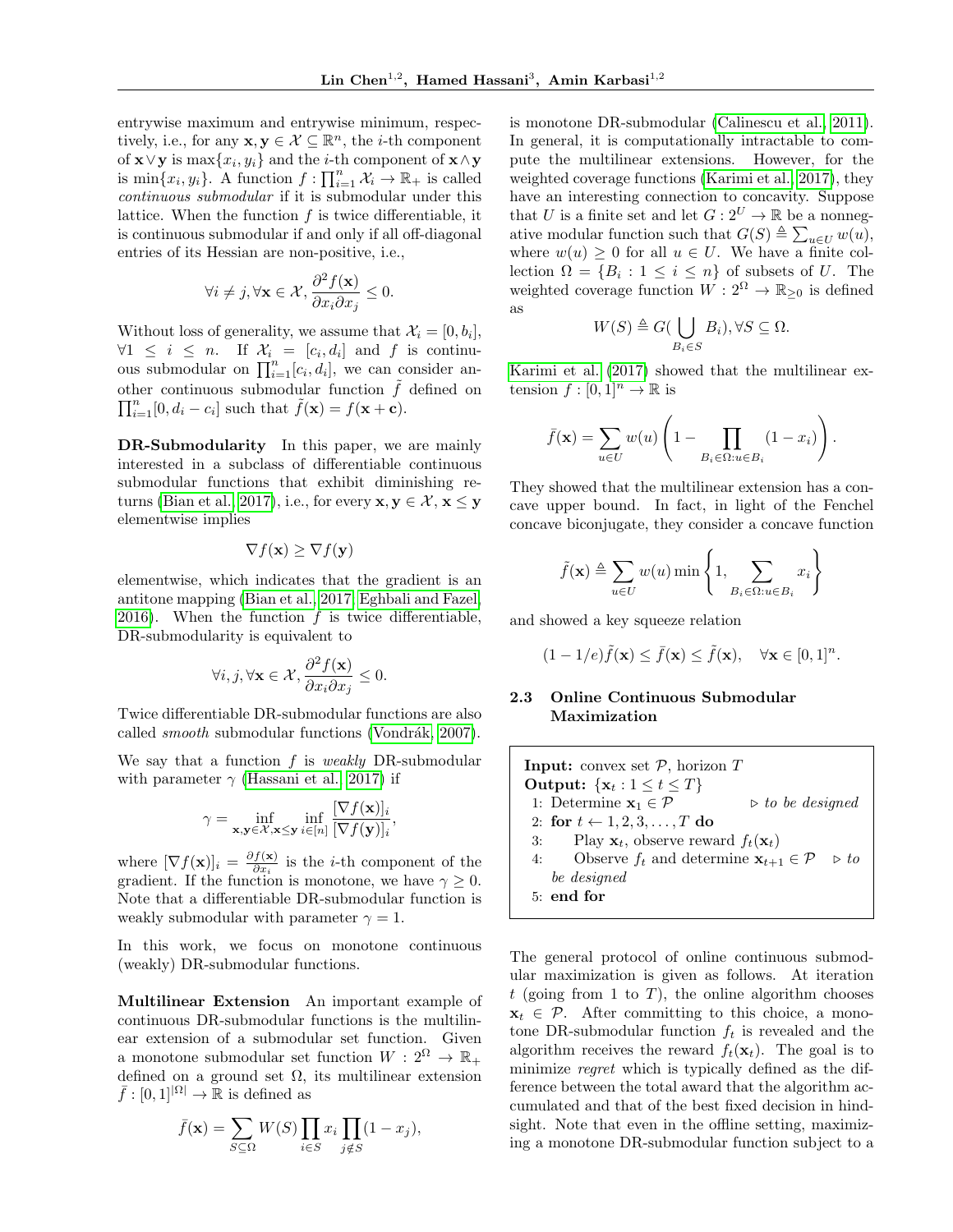convex constraint can only be done approximately in polynomial time unless  $\mathbf{RP} = \mathbf{NP}$  [\(Bian et al., 2017\)](#page-8-5). Thus, we instead define the  $\alpha$ -regret of an algorithm  $\mathcal A$ as follows [\(Streeter and Golovin, 2009;](#page-9-9) [Kakade et al.,](#page-8-12) [2009\)](#page-8-12):

$$
\mathcal{R}_{\alpha}(\mathcal{A}, T) \triangleq \alpha \max_{\mathbf{x} \in \mathcal{P}} \sum_{t=1}^{T} f_t(\mathbf{x}) - \sum_{t=1}^{T} f_t(\mathbf{x}_t),
$$

where  $\alpha$  is the approximation ratio. In the deterministic setting when full access to the gradients of  $f_t$ 's is possible, the best polynomial-time approximation guarantee in the offline setting is  $\alpha = 1 - 1/e$ , using a variant of the Frank-Wolfe algorithm, unless  $\mathbf{RP} = \mathbf{NP}$  [\(Bian et al., 2017\)](#page-8-5). In contrast, for the stochastic situations where only unbiased estimates of gradients are given, the best known approximation guarantee (in the offline setting) is  $\alpha = 1/2$  [\(Hassani](#page-8-6) [et al., 2017\)](#page-8-6), using stochastic gradient ascent. It is also known that stochastic gradient ascent cannot achieve a better approximation guarantee in general [\(Hassani](#page-8-6) [et al., 2017;](#page-8-6) Vondrák et al., 2011).

# 3 ALGORITHMS AND MAIN RESULTS

In this section, we describe our online algorithms Meta-Frank-Wolfe and Online Gradient Ascent for a sequence of monotone DR-submodular functions, in the noregret setting.

#### 3.1  $(1 - 1/e)$  Guarantee via Meta-Frank-Wolfe

We begin by proposing the Meta-Frank-Wolfe algorithm that achieves  $(1 - 1/e)$  fraction of the global maximum in hindsight up to  $O(\sqrt{T})$  regret. Our algorithm is based on the Frank-Wolfe variant proposed in [\(Bian et al., 2017\)](#page-8-5) for maximizing monotone and continuous DR-submodular functions and the idea of meta-actions proposed in [\(Streeter and Golovin, 2009\)](#page-9-9). Unlike [\(Bian et al., 2017\)](#page-8-5), we consider a general convex body  $P$  as the constraint set and do not assume that it is down-closed. We use meta-actions to convert offline algorithms into online algorithms. To be precise, let us consider the first iteration and the first objective function  $f_1$  of our online optimization setting. Note that  $f_1$  remains unknown until the algorithm commits to a choice. If we were in the offline setting, we could have used the Frank-Wolfe variant proposed in [\(Bian et al.,](#page-8-5)  $2017$ , say ran it for  $k$  iterations, in order to maximize  $f_1$ . In each iteration, we would have found a vector  $\mathbf{v}_k \in \mathcal{P}$  that maximizes  $\langle \mathbf{v}_k, \nabla f_1(\mathbf{x}_k)\rangle$  and performed the update

The idea of meta-actions is to mimic this process in  
an online setting as follows. We run K instances  

$$
\{\mathcal{E}^k : 1 \le k \le K\}
$$
 of an off-the-shelf online linear  
maximization algorithm, such as Regularized-Follow-  
The-Leader (RFTL) (Hazan, 2016). Here K denotes  
the number of iterations of the offline Frank-Wolfe al-  
gorithm that we intend to mimic. Thus, to maximize  
 $\langle \cdot, \nabla f_1(\mathbf{x}_k) \rangle$ , where  $\nabla f_1(\mathbf{x}_k)$  is the unknown linear ob-  
jective function of the online linear maximization prob-  
lem, we simply use  $\mathcal{E}^k$ . Once the function  $f_1$  is re-  
vealed to the algorithm, it knows each linear objective  
function  $\nabla f_1(\mathbf{x}_k)$  and its corresponding inner product  
 $\langle \mathbf{v}_k, \nabla f_1(\mathbf{x}_k) \rangle$ . Now, we simply feed each online al-  
gorithm  $\mathcal{E}_k$  with the reward  $\langle \mathbf{v}_k, \nabla f_1(\mathbf{x}_k) \rangle$ . For any  
subsequent function  $f_t$  ( $t \ge 2$ ), we repeat the above  
process. Note that for an RFTL algorithm the re-  
gret is bounded by  $O(\sqrt{T})$  (in fact, this is true for  
many choices of no-regret algorithms). This idea com-  
bined with the fact that the Frank-Wolfe algorithm can  
be used to maximize a monotone and continuous DR-  
submodular function and attain  $(1 - 1/e)$  fraction of  
the optimum solution suffices to prove that  $(1 - 1/e)$ -  
regret of Meta-Frank-Wolfe is also bounded by  $O(\sqrt{T})$ .  
The precise description of Meta-Frank-Wolfe is out-  
lined in Algorithm 1. Recall that the *positive orthant*  
of the Euclidean space  $\mathbb{R}^n$  is  $\{\mathbf{x} \in \mathbb{R}^n : x_i \ge 0, \forall 1 \le i \le n\}$ .

#### <span id="page-3-0"></span>Algorithm 1 Meta-Frank-Wolfe

- **Input:**  $P$  is a convex set in the positive orthant, and T is the horizon.
- Output:  $\{x_t: 1 \le t \le T\}$
- 1: Initialize K Regularized-Follow-The-Leader (RFTL) algorithm instances  $\{\mathcal{E}^k: 0 \leq k \leq K\}$  for maximizing linear cost functions over P
- 2: for  $t \leftarrow 1, 2, 3, \ldots, T$  do
- 3: for  $k \leftarrow 0, 1, 2, ..., K 1$  do
- 4: Let  $\mathbf{v}_t^k$  be the vector selected by  $\mathcal{E}^k$
- 5: end for
- 6:  $\mathbf{x}_t \leftarrow \frac{1}{K} \sum_{k=0}^{K-1} \mathbf{v}_t^k$
- 7: Play  $\mathbf{x}_t$ , receive reward  $f_t(\mathbf{x}_t)$  and observe  $f_t$
- 8:  $\forall 0 \leq k \leq K, \mathbf{x}_t(k) \leftarrow 1_{\{k > 0\}} \frac{1}{K} \sum_{s=0}^{k-1} \mathbf{v}_t^s$
- 9: **for**  $k \leftarrow 0, 1, 2, ..., K 1$  **do**
- 10: Feed back  $\langle \mathbf{v}_t^k, \nabla f_t(\mathbf{x}_t(k)) \rangle$  as the payoff to be received by  $\mathcal{E}^k$
- 11: end for
- 12: end for

In the following theorem, we bound the  $(1-1/e)$ -regret of Meta-Frank-Wolfe.

<span id="page-3-1"></span>Theorem 1. (Proof in Appendix [A\)](#page--1-0) Assume that  $f_t$  is monotone DR-submodular and  $\beta$ -smooth for ev-

$$
\mathbf{x}_{k+1} \leftarrow \mathbf{x}_k + \frac{1}{K} \mathbf{v}_k.
$$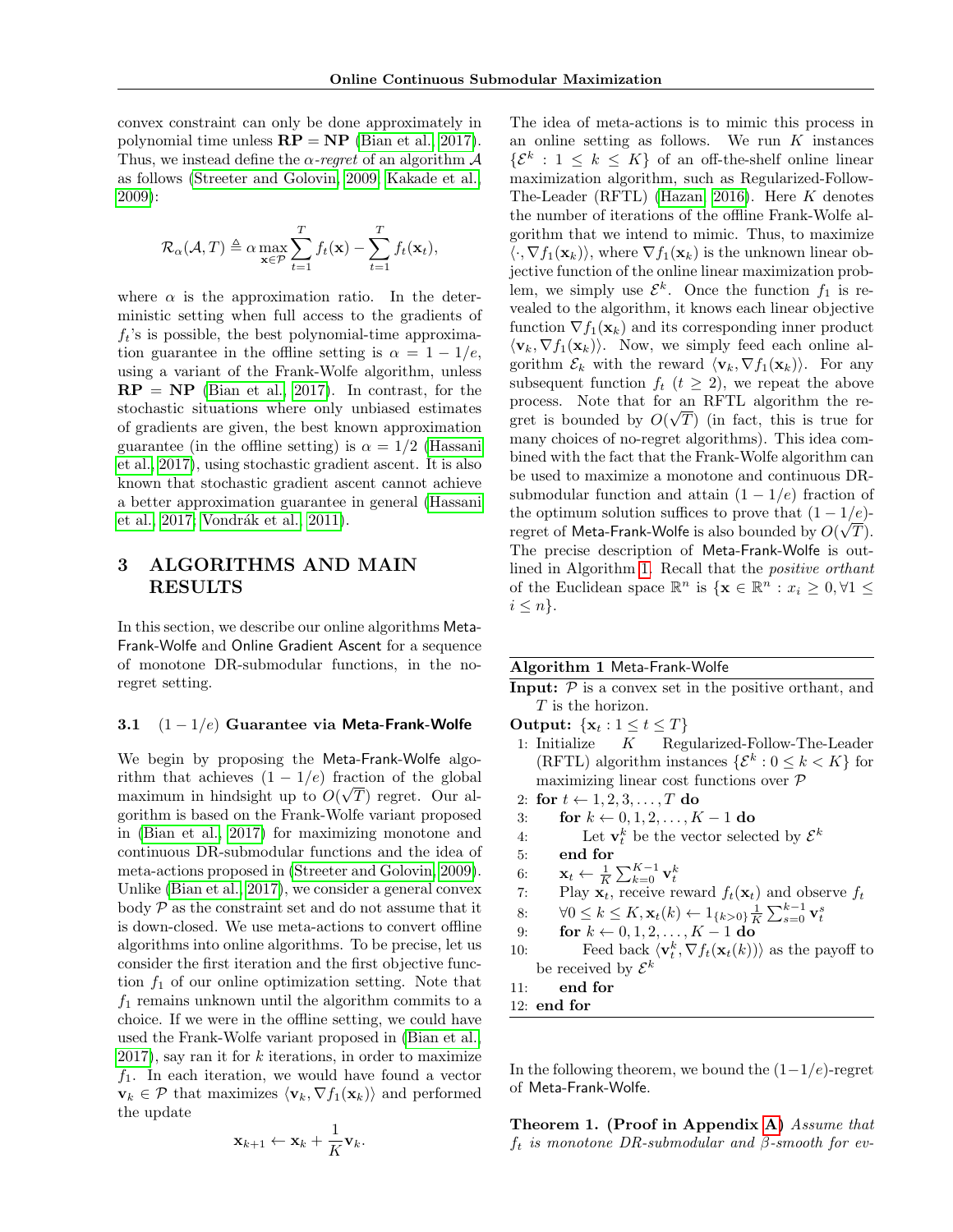,

ery t. By using Algorithm [1,](#page-3-0) we obtain

$$
(1 - 1/e) \sum_{t=1}^{T} f_t(\mathbf{x}^*) - \sum_{t=1}^{T} f_t(\mathbf{x}_t)
$$
  

$$
\leq -e^{-1} \sum_{t=1}^{T} f_t(0) + 2DG\sqrt{T} + \frac{\beta R^2 T}{2K}
$$

where  $D = \text{diam}(\mathcal{P})$ ,  $R = \rho(\mathcal{P})$ , and  $G =$  $\sup_{1 \leq t \leq T, \mathbf{x} \in \mathcal{P}} \|\nabla f_t(\mathbf{x})\|$  are assumed to be finite.

If we assume that the functions  $f_t$  are non-negative, then we have  $f_t(0) \geq 0$  for all t, which implies that the first term  $-e^{-1} \sum_{t=1}^{T} f_t(0)$  in the regret bound of The-orem [1](#page-3-1) is non-positive (thus reduces the entire sum). The second term is  $O(\sqrt{T})$ . Finally, If we let the num-The second term is  $O(\sqrt{T})$ . Finally, If we let the number of RFTL algorithm instances K be equal to  $\sqrt{T}$ , the final term  $\frac{\beta R^2 T}{2K}$  will become  $\frac{\beta R^2}{2}$ √ T.

#### <span id="page-4-0"></span>3.2 1/2 Guarantee via Online Gradient Ascent

We saw that when the gradient can be efficiently evaluated, Meta-Frank-Wolfe presented in Algorithm [1](#page-3-0) yields a sublinear regret bound. However, efficient evaluation of the gradient could be impossible in many scenarios. For example, exact evaluation of the gradients of the multilinear extension of a submodular set function requires summation over exponentially many terms. Furthermore, one may consider a class of stochastic continuous DR-submodular functions  $f(\mathbf{x}) = \mathbb{E}_{\theta \sim \mathcal{D}}[f_{\theta}(\mathbf{x})]$ , where every  $f_{\theta}$  is continuous DR-submodular and the parameter  $\theta$  is sampled from a (potentially unknown) distribution  $\mathcal D$  [\(Hassani](#page-8-6) [et al., 2017;](#page-8-6) [Karimi et al., 2017\)](#page-8-11). Again, in such cases it is generally intractable to compute the gradient of  $f(\mathbf{x})$ , namely,  $\nabla f(\mathbf{x}) = \mathbb{E}_{\theta \sim \mathcal{D}}[\nabla f_{\theta}(\mathbf{x})]^4$  $\nabla f(\mathbf{x}) = \mathbb{E}_{\theta \sim \mathcal{D}}[\nabla f_{\theta}(\mathbf{x})]^4$ . Instead, the stochastic terms  $\nabla f_{\theta}(\mathbf{x})$  provide unbiased estimates for the gradients. Another disadvantage of the Meta-Frank-Wolfe algorithm is that it requires  $O(\sqrt{T})$  gradient queries for each function  $f_t$ , which may be even more prohibitive. In this subsection, we show how we can use Online Gradient Ascent to design an algorithm with sublinear regret and robust to stochastic gradients when the functions  $f_t$  are monotone and continuous DR-submodular.

First, it was shown by [Hassani et al.](#page-8-6) [\(2017\)](#page-8-6) that a direct usage of unbiased estimates of the gradients in Frank-Wolfe-type algorithms can lead to arbitrarily bad solutions in the context of stochastic submodular maximization. This happens due to the non-vanishing variance of gradient approximations. As a result, new techniques should be developed for the online optimization algorithm with access to unbiased estimates of the gradients of  $f_t$  (instead of the exact gradients). To handle the stochastic noise in the gradient, we consider the (stochastic) gradient ascent method. In The-orem [2,](#page-4-2) we show that the  $(\frac{\gamma^2}{\gamma^2+1})$ -regret of (stochastic) Online Gradient Ascent is bounded by  $O(\sqrt{T})$  for  $\gamma$ weakly DR-submodular functions. In particular, for the special case of  $\gamma = 1$ , the 1/2-regret of Online Gradient Ascent is bounded by  $O(\sqrt{T})$  for continuous DRsubmodular functions. The precise description of Online Gradient Ascent is presented in Algorithm [2](#page-4-3) while its stochastic version is presented in Algorithm [3.](#page-4-4)

<span id="page-4-3"></span>

| Algorithm 2 Online Gradient Ascent                                                                |  |  |  |  |  |  |  |
|---------------------------------------------------------------------------------------------------|--|--|--|--|--|--|--|
| <b>Input:</b> convex set $\mathcal{P}, T, \mathbf{x}_1 \in \mathcal{P}$ , step sizes $\{\eta_t\}$ |  |  |  |  |  |  |  |

Output:  $\{x_t: 1 \le t \le T\}$ 1: for  $t \leftarrow 1, 2, 3, \ldots, T$  do 2: Play  $\mathbf{x}_t$  and receive reward  $f_t(\mathbf{x}_t)$ . 3:  $\mathbf{x}_{t+1} = \Pi_{\mathcal{P}}(\mathbf{x}_t + \eta_t \nabla f_t(\mathbf{x}_t))$ 4: end for

<span id="page-4-4"></span>Algorithm 3 Online Stochastic Gradient Ascent **Input:** convex set  $\mathcal{P}, T, \mathbf{x}_1 \in \mathcal{P}$ , step sizes  $\{\eta_t\}$ Output:  ${x_t : 1 \le t \le T}$ 1: for  $t \leftarrow 1, 2, 3, \ldots, T$  do 2: Play  $\mathbf{x}_t$  and receive reward  $f_t(\mathbf{x}_t)$ . 3: Observe  $\mathbf{g}_t$  such that  $\mathbb{E}[\mathbf{g}_t|\mathbf{x}_t] = \nabla f_t(\mathbf{x}_t)$ 4:  $\mathbf{x}_{t+1} = \Pi_{\mathcal{P}}(\mathbf{x}_t + \eta_t \mathbf{g}_t)$ 5: end for

<span id="page-4-2"></span>Theorem 2. (Proof in Appendix [B](#page--1-1)) Assume that the functions  $f_t : \mathcal{X} \to \mathbb{R}_+$  are monotone and weakly DR-submodular with parameter  $\gamma$  for  $t = 1, 2, 3, \ldots, T$ . Let  $\{x_t : 1 \le t \le T\}$  be the choices of Algorithm [2](#page-4-3) (Algorithm [3,](#page-4-4) respectively) and let  $\eta_t = \frac{D}{C_M}$  $\frac{D}{G\sqrt{t}}$ , then we have

$$
\frac{\gamma^2}{\gamma^2 + 1} \sum_{t=1}^T f_t(\mathbf{x}^*) - \sum_{t=1}^T f_t(\mathbf{x}_t) \le \frac{3\gamma DG\sqrt{T}}{2(\gamma^2 + 1)}
$$

and

$$
\frac{\gamma^2}{\gamma^2+1}\sum_{t=1}^T f_t(\mathbf{x}^*) - \sum_{t=1}^T \mathbb{E}\left[f_t(\mathbf{x}_t)\right] \le \frac{3\gamma DG\sqrt{T}}{2(\gamma^2+1)}.
$$

for Algorithm [2](#page-4-3) and Algorithm [3,](#page-4-4) respectively, where  $D = \text{diam}(\mathcal{P})$  and  $G = \sup_{1 \leq t \leq T, \mathbf{x} \in \mathcal{P}} \|\nabla f_t(\mathbf{x})\|$  (for Algorithm [3,](#page-4-4)  $G = \sup_{1 \leq t \leq T} ||\mathbf{g}_t||$  are assumed to be finite. In particular, when  $f_t$  is continuous DRsubmodular  $(\gamma = 1)$ , we have

$$
\frac{1}{2}\sum_{t=1}^{T}f_t(\mathbf{x}^*) - \sum_{t=1}^{T}f_t(\mathbf{x}_t) \le \frac{3}{4}DG\sqrt{T}
$$

and

$$
\frac{1}{2}\sum_{t=1}^T f_t(\mathbf{x}^*) - \sum_{t=1}^T \mathbb{E}[f_t(\mathbf{x}_t)] \leq \frac{3}{4}DG\sqrt{T},
$$

<span id="page-4-1"></span><sup>&</sup>lt;sup>4</sup>This equation holds if some regularity conditions are satisfied, in light of Lebesgue's dominated convergence theorem.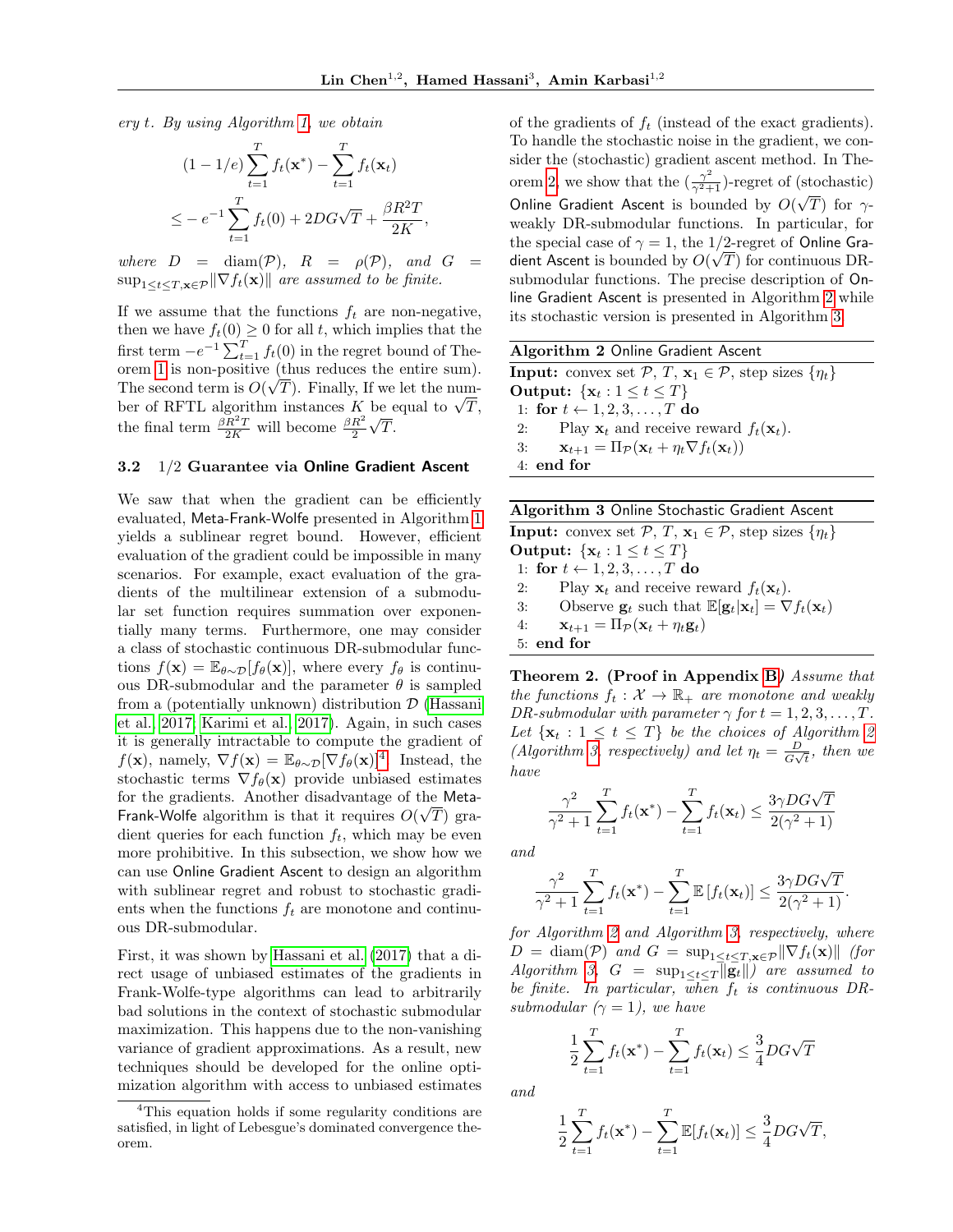respectively.

## 4 EXPERIMENTS

In the experiments, we compare the performance of the following algorithms:

- Meta-Frank-Wolfe. We choose  $r(\mathbf{x}) = \|\mathbf{x} \mathbf{x}_0\|^2/2$ as the regularizer of the RFTL in Meta-Frank-Wolfe. RFTL has a parameter  $\eta$  that balances the sum of inner products with the gradients of each step and the regularizer [\(Hazan, 2016\)](#page-8-0).
- Online Gradient Ascent. We also denote the step size (also known as the learning rate) of the online gradient ascent by  $\eta$ . Therefore Online Gradient Ascent also has a parameter  $\eta$ .
- Random100. For each objective function  $f_t$ , Random100 samples 100 points in the constraint set and selects the one that maximizes  $f_t$ . We would like to emphasize that Random100 is infeasible in the online setting since online algorithms have to make decisions before an objective function is revealed.
- Surrogate Gradient Ascent. When the objective functions are the multilinear extension of submodular coverage functions, we also studied the performance of gradient ascent applied to a surrogate function, which is shown to be a concave upper bound for the multilinear extension [\(Karimi et al.,](#page-8-11) [2017\)](#page-8-11).

#### 4.1 Multilinear Extension

As our first experiment, we consider a sequence of multilinear extensions of weighted coverage functions (see Section [2.2\)](#page-1-1). Recall that such functions have a concave lower bound. Thus, we introduce another baseline Surrogate Gradient Ascent that uses supergradient ascent to maximize the concave lower bound function  $(1 - 1/e)\bar{f}(\mathbf{x})$ . The result is presented in Fig. [1a.](#page-6-0) We observe that Random100 has the highest regret and both Meta-Frank-Wolfe and Online Gradient Ascent, whose performance is slightly inferior to that of Meta-Frank-Wolfe, outperform Surrogate Gradient Ascent.

Then, we study the case where only an unbiased estimate of the gradient is available. For any  $\mathbf{x} \in [0,1]^n$ , let

$$
[\tilde{\nabla} f(\mathbf{x})]_i \triangleq f(R_i \cup \{i\}) - f(R_i),
$$

where  $R_i$  is a random subset of  $[n] \setminus \{i\}$  such that each  $j \neq i$  is in  $R_i$  with probability  $x_j$  independently. Then we have  $\mathbb{E}[\nabla f(\mathbf{x})] = \nabla f(\mathbf{x})$  [\(Calinescu et al., 2011\)](#page-8-10).

The result in this setting is presented in Fig. [1b.](#page-6-0) Notice that in Fig. [1b](#page-6-0) the regret of Random100 and Surrogate Gradient Ascent is uninfluenced by the stochastic gradient oracle since they do not rely on the exact gradient of the original objective function. Meta-Frank-Wolfe and Online Gradient Ascent both incur higher regret in Fig. [1b](#page-6-0) than in Fig. [1a.](#page-6-0) In addition, the stochastic gradient oracle has more impact upon Meta-Frank-Wolfe than Online Gradient Ascent. This agrees with our theoretical guarantee for Online Gradient Ascent and a result from [\(Hassani et al., 2017\)](#page-8-6), which states that Frank-Wolfe-type algorithms are not robust to stochastic noise in the gradient oracle.

#### 4.2 Non-Convex/Non-Concave Quadratic Programming

Quadratic programming problems have objective functions of the form  $f(\mathbf{x}) = \frac{1}{2}\mathbf{x}^\top \mathbf{H}\mathbf{x} + \mathbf{h}^\top \mathbf{x} + c$  and linear equality and/or inequality constraints. If the matrix H is indefinite, the objective function becomes nonconvex and non-concave. We constructed m linear inequality constraints  $\mathbf{A}\mathbf{x} \leq \mathbf{b}$ , where each entry of  $\mathbf{A} \in \mathbb{R}^{m \times n}$  is sampled uniformly at random from [0, 1]. We set  $m = 2$ . In addition, we require that the variable x reside in a positive cuboid. Formally, the constraint is a positive polytope  $P = \{ \mathbf{x} \in \mathbb{R}^n : A \mathbf{x} \leq \mathbf{b}, 0 \leq \mathbf{x} \leq \mathbf{b} \}$  $u$ . We set  $b = u = 1$ . To ensure that the gradient is non-negative, we set  $\mathbf{h} = -\mathbf{H}^{\top}\mathbf{u}$ . Without loss of generality, we assume that the constant term  $c$  is 0. Thus the function is  $f(\mathbf{x}; \mathbf{H}) = (\frac{1}{2}\mathbf{x} - \mathbf{u})^{\top} \mathbf{H}\mathbf{x}$ ; it is fully determined by the matrix  $H$ . In our online optimization setting, we assume that the T functions  $f_1, f_2, \ldots, f_T$ are associated with matrices  $H_1, H_2, \ldots, H_T$ . For every  $H_i$ , its entries are sampled uniformly at random from  $[-100, 0]$ . We set  $K = 50$ . The result is illustrated in Fig. [1c.](#page-6-0) It can be observed that with the same step size  $\eta$ , the regret of Meta-Frank-Wolfe is smaller than Online Gradient Ascent.

#### 4.3 D-Optimal Experimental Design

The objective function of the D-optimal design problem is  $f(\boldsymbol{\lambda}) = \log \det \left( \sum_{i=1}^N \lambda_i \mathbf{x}_i \mathbf{x}_i^{\top} \right)$ . We write  $A(\boldsymbol{\lambda})$ for  $\sum_{i=1}^{N} \lambda_i \mathbf{x}_i \mathbf{x}_i^{\top}$  for the ease of notation. It is DRsubmodular because for any  $i$  and  $j$ 

$$
\frac{\partial^2 f(\boldsymbol{\lambda})}{\partial \lambda_j \partial \lambda_i} = -(\mathbf{x}_j^\top A(\boldsymbol{\lambda})^{-1} \mathbf{x}_i)^2 \leq 0.
$$

For every  $x_i$ , its entries are sampled from the standard normal distribution independently. We try to solve the maximization in the polytope  $\mathcal{P} = {\lambda : A(\lambda - 1) \leq \emptyset}$  $1, 1 \leq \lambda \leq 2$ . Each entry of **A** is sampled uniformly from [0, 1] and the number of inequality constraints is set to 2. The polytope is shifted to avoid  $\mathbf{0}$  since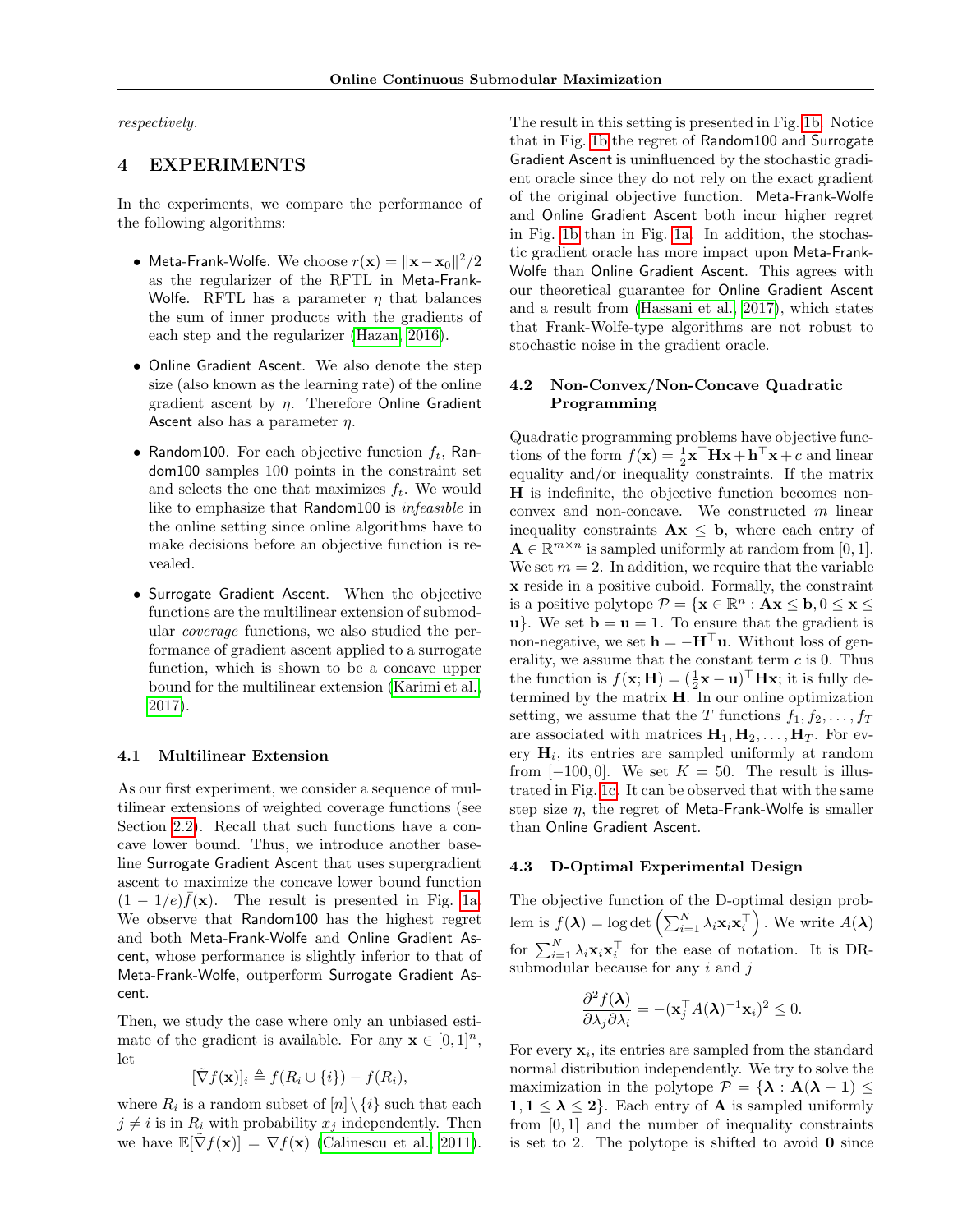<span id="page-6-0"></span>

Figure 1: In the legends of all subfigures, we write Meta-FW for Meta-Frank-Wolfe, OGA for Online Gradient Ascent, and SurrGA for Surrogate Gradient Ascent. The results for the multilinear extension are presented in Figs. [1a](#page-6-0) and [1b.](#page-6-0) We present the  $(1 - 1/e)$ -regret versus the number of iterations in Fig. [1a.](#page-6-0) In Fig. [1b](#page-6-0) we illustrate the result for the setting in which only an unbiased estimate of the gradient is available. Fig. [1c](#page-6-0) shows how the  $(1 - 1/e)$ -regret evolves for the non-convex/non-concave quadratic programming. Figs. [1d](#page-6-0) and [1e](#page-6-0) are about the D-optimal experiment design problem. Fig. [1d](#page-6-0) shows the  $(1 - 1/e)$ -regret versus the number of iterations, while Fig. [1e](#page-6-0) shows how the number of RFTL instances K influences the performance of Meta-Frank-Wolfe.

the function is undefined at  $\lambda = 0$ . In Fig. [1d,](#page-6-0) we illustrate how the function value attained by the algorithms varies as it experiences more iterations;  $K$  is fixed to be 50 in this set of experiments. We observe that Meta-Frank-Wolfe outperforms all other baselines. In addition, Meta-Frank-Wolfe achieves better performance when the step size  $\eta = 1$ .

In the second set of experiments, we show the function values attained by the algorithms at the end of the 50th iteration, with  $K$  ranging from 1 to 20 for Meta-Frank-Wolfe. Recall that  $K$  is the number of Frank-Wolfe steps in Meta-Frank-Wolfe. The result is presented in Fig. [1e.](#page-6-0) Since  $K$  is not a parameter of Online Gradient Ascent, the regret of Online Gradient Ascent remains constant as  $K$  varies. The regret of Meta-Frank-Wolfe is reduced as  $K$  increases. This agrees with our intuition that more Frank-Wolfe steps yield better performance.

# 5 RELATED WORK

Submodular functions. Submodularity is a structural property that is often associated with set functions [\(Nemhauser et al., 1978;](#page-9-6) [Fujishige, 2005\)](#page-8-7). It has

found far-reaching applications in statistics and artificial intelligence, including active learning [\(Golovin](#page-8-13) [and Krause, 2011\)](#page-8-13), viral marketing [\(Kempe et al.,](#page-8-14) [2003;](#page-8-14) [Gomez Rodriguez et al., 2012;](#page-8-15) [Zhang et al.,](#page-9-11) [2016\)](#page-9-11), network monitoring [\(Leskovec et al., 2007;](#page-9-12) [Gomez Rodriguez et al., 2010\)](#page-8-16), document and corpus summarization [\(Lin and Bilmes, 2011;](#page-9-13) [Kirchhoff](#page-8-17) [and Bilmes, 2014;](#page-8-17) [Sipos et al., 2012\)](#page-9-14), crowd teaching [\(Singla et al., 2014\)](#page-9-15), feature selection [\(Elenberg](#page-8-18) [et al., 2016\)](#page-8-18), and interpreting deep neural networks [\(Elenberg et al., 2017\)](#page-8-19). However, submodularity goes beyond set functions and can be extended to continuous domains [\(Wolsey, 1982;](#page-9-3) [Topkis, 1978\)](#page-9-5). Maximizing a submodular set function is inherently related to its continuous relaxation through the multilinear extension [\(Calinescu et al., 2011\)](#page-8-10), which is an example of the DR-submodular function. A variant of the Frank-Wolfe algorithm, called continuous greedy [\(Ca](#page-8-10)[linescu et al., 2011;](#page-8-10) Vondrák, 2008), can be used to maximize, within a  $(1 - 1/e)$  approximation to the optimum, the multilinear extension of a submodular set function [\(Calinescu et al., 2011\)](#page-8-10) or more generally a monotone smooth submodular function subject to a polytope [\(Chekuri et al., 2015\)](#page-8-4). It is also known that finding a better approximation guarantee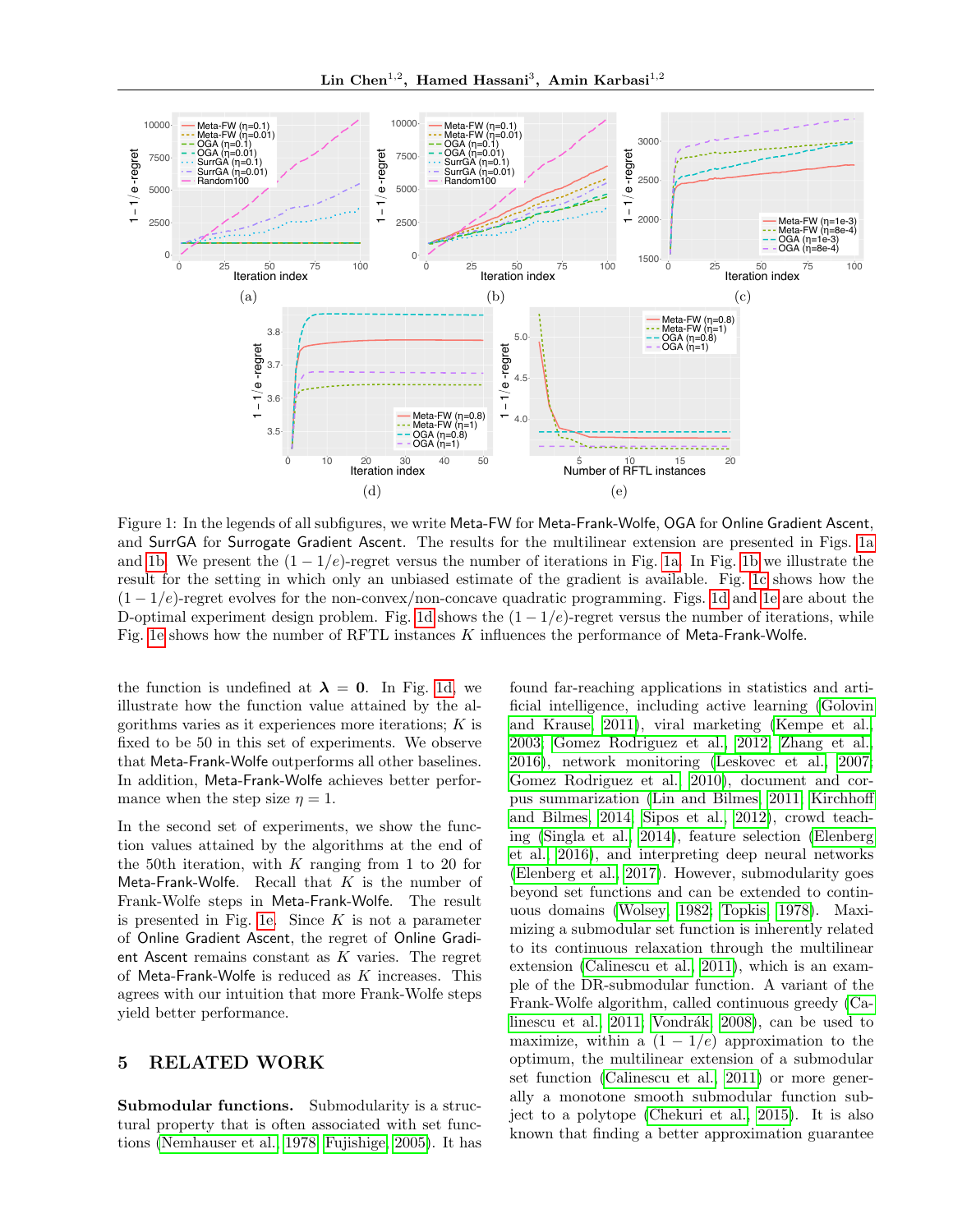is impossible under reasonable complexity-theoretic assumptions [\(Feige, 1998;](#page-8-20) Vondrák, 2013). More recently, [Bian et al.](#page-8-5) [\(2017\)](#page-8-5) generalized the above results by considering the maximization of continuous DRsubmodular functions subject to down-closed convex bodies and showed that the same continuous greedy method achieves a  $(1 - 1/e)$  guarantee. In a different line of work, [Hassani et al.](#page-8-6) [\(2017\)](#page-8-6) studied the applicability of the (stochastic) gradient ascent algorithms to the stochastic continuous submodular maximization setting, where the objective function is defined in terms of an expectation. They proved that gradient methods achieve a 1/2 approximation guarantee for monotone DR-submodular functions, subject to a general convex body. It is also known that gradient methods cannot achieve a better guarantee in general [\(Has](#page-8-6)[sani et al., 2017;](#page-8-6) Vondrák et al., 2011). Furthermore, it is also shown in [\(Hassani et al., 2017\)](#page-8-6) that the continuous greedy algorithms are not robust in stochastic settings (where only unbiased estimates of gradients are available) and can provide arbitrarily poor solutions, in general (thus motivating the need for stochastic projected gradient methods). Even though it is not the focus of this paper, we should mention that continuous submodular minimization has also been studied recently [\(Bach, 2015;](#page-8-3) [Staib and Jegelka, 2017\)](#page-9-18).

Online optimization. Most of the work in online optimization considers convex (when minimizing the loss) or concave (when maximizing the reward) functions. The protocol of online convex optimization (OCO) was first defined by [Zinkevich](#page-9-0) [\(2003\)](#page-9-0). In his influential paper, he proposed the online gradient descent method and showed an  $O(\sqrt{T})$  regret bound. The result was later improved to  $O(\log(T))$  regret by [Hazan et al.](#page-8-21) [\(2007\)](#page-8-21) for strongly convex functions. [Kalai and Vempala](#page-8-22) [\(2005\)](#page-8-22) developed another class of algorithms termed Follow-The-Leader (FTL) with the idea of finding a point that minimizes the accumulated sum of all objective functions revealed so far. However, there are simple situations in which the regret of FTL grows linearly with  $T$ . To circumvent this issue, [Kalai and Vempala](#page-8-22) [\(2005\)](#page-8-22) introduced random perturbation as a regularization and proposed the follow-the-perturbed-leader algorithm, following an early work [\(Hannan, 1957\)](#page-8-23). In addition, [Shalev-Shwartz and Singer](#page-9-1) [\(2007\)](#page-9-1) and [Aber](#page-8-24)[nethy et al.](#page-8-24) [\(2008a\)](#page-8-24) designed the regularized-followthe-leader (RFTL) algorithm. A comprehensive survey of OCO can be found in [\(Hazan, 2016;](#page-8-0) [Shalev-](#page-9-19)[Shwartz et al., 2012\)](#page-9-19). Recently, [Lafond et al.](#page-8-25) [\(2015\)](#page-8-25) studied the setting in which the loss functions  $\{f_t:$  $1 \leq t \leq T$  are drawn i.i.d. from a fixed distribution and proposed the online Frank-Wolfe algorithm. They showed an  $O(\log^3(T))$  regret for strongly convex loss

functions. Furthermore, they showed that their algorithm finds a stationary point to the stochastic loss at a rate of  $O(\sqrt{1/T})$ . [Garber and Hazan](#page-8-26) [\(2013\)](#page-8-26) proposed a conditional gradient algorithm for online convex optimization problem over polyhedral sets. Only a single linear optimization step is performed in each iteration and this algorithm achieves  $O(\sqrt{T})$  regret bound for convex losses and  $O(\log T)$  regret bound for strongly convex losses. [Luo and Schapire](#page-9-20) [\(2014\)](#page-9-20) proposed a general methodology for devising online learning algorithms based on a drifting-games analysis. [Hazan et al.](#page-8-2) [\(2017\)](#page-8-2) goes beyond convexity and considered regret minimization in repeated games with non-convex loss functions. They introduced a new objective termed local regret and proposed online non-convex optimization algorithms that achieve optimal guarantees for this new objective. Our work, in contrast, considers non-convex objective functions that can be approximately maximized. In our notion of  $\alpha$ -regret, we design two algorithms that can compete with the best fixed offline approximate solution (and not necessarily the stationary points) with tight regret bounds.

Online submodular optimization. Existing work considered online submodular optimization in a discrete domain. [Streeter and Golovin](#page-9-9) [\(2009\)](#page-9-9) and [Golovin et al.](#page-8-27) [\(2014\)](#page-8-27) proposed online optimization algorithms for submodular set functions under cardinality and matroid constraints, respectively. Our work studies the online submodular optimization in continuous domains. We should point out that the online algorithm proposed in [Golovin et al.](#page-8-27) [\(2014\)](#page-8-27) relies on the multilinear continuous relaxation, which is simply an instance of the general class of DR-submodular functions that we consider here.

## 6 CONCLUSION

In this paper, we considered an online optimization process, where the objective functions were continuous DR-submodular. We proposed two online optimization algorithms, Meta-Frank-Wolfe (that has access to exact gradients) and Online Gradient Ascent (that only has access to unbiased estimates of the gradients), both with no-regret guarantees. We also evaluated the performance of our algorithms in practice. Our results make an important contribution in providing performance guarantees for a subclass of online non-convex optimization problems.

#### Acknowledgments

Amin Karbasi was supported by AFOSR YIP award (FA9550-18-1-0160).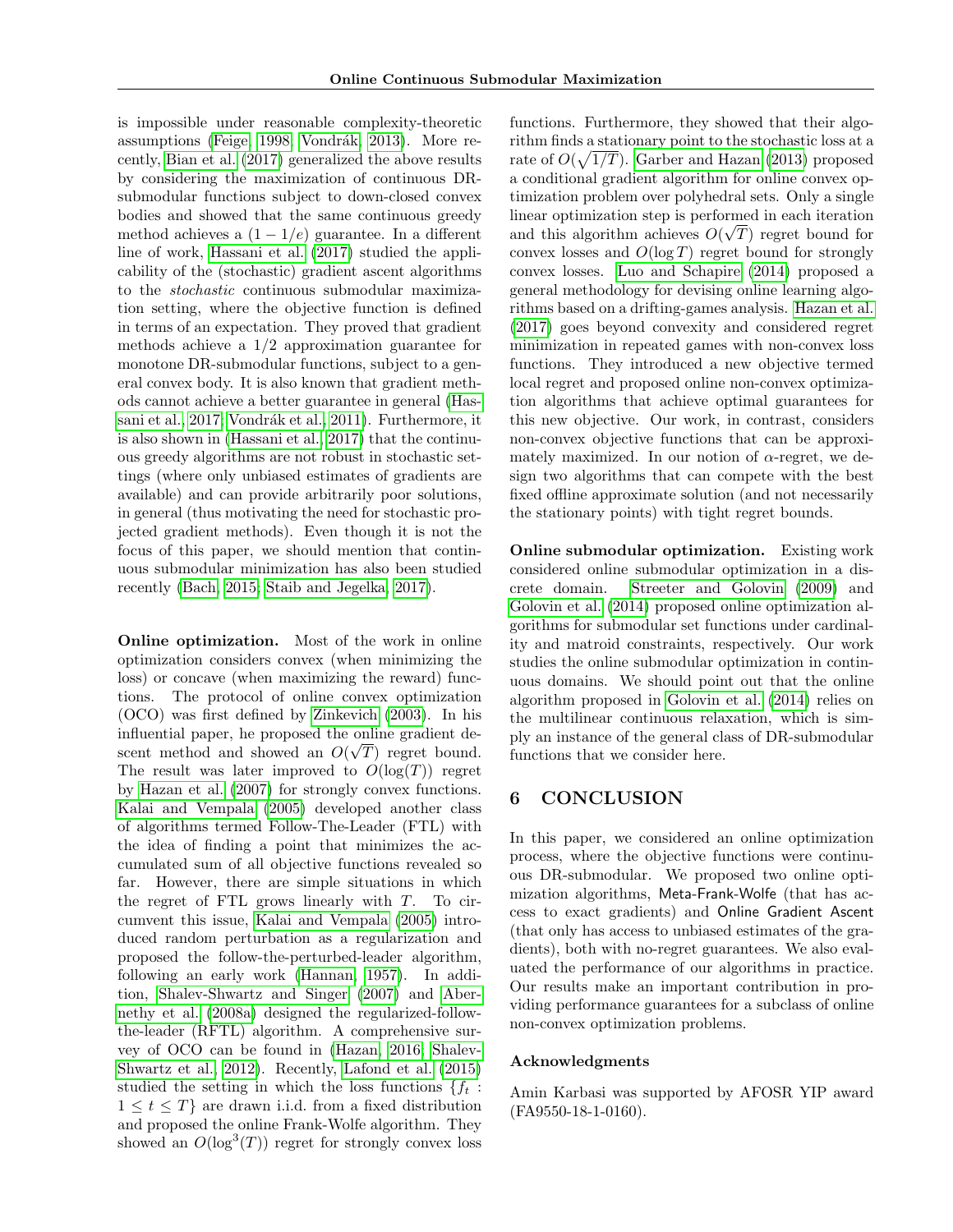### References

- <span id="page-8-24"></span>Jacob D Abernethy, Elad Hazan, and Alexander Rakhlin. Competing in the dark: An efficient algorithm for bandit linear optimization. In COLT, pages 263–274, 2008a.
- <span id="page-8-1"></span>Jacob Duncan Abernethy, Elad Hazan, and Alexander Rakhlin. An efficient algorithm for bandit linear optimization. In COLT, 2008b.
- <span id="page-8-3"></span>Francis Bach. Submodular functions: from discrete to continous domains. arXiv preprint arXiv:1511.00394, 2015.
- <span id="page-8-5"></span>An Bian, Baharan Mirzasoleiman, Joachim M. Buhmann, and Andreas Krause. Guaranteed non-convex optimization: Submodular maximization over continuous domains. In AISTATS, February 2017.
- <span id="page-8-10"></span>Gruia Calinescu, Chandra Chekuri, Martin Pál, and Jan Vondrák. Maximizing a monotone submodular function subject to a matroid constraint. SIAM Journal on Computing, 40(6):1740–1766, 2011.
- <span id="page-8-4"></span>Chandra Chekuri, TS Jayram, and Jan Vondrák. On multiplicative weight updates for concave and submodular function maximization. In Proceedings of the 2015 Conference on Innovations in Theoretical Computer Science, pages 201–210. ACM, 2015.
- <span id="page-8-9"></span>Reza Eghbali and Maryam Fazel. Designing smoothing functions for improved worst-case competitive ratio in online optimization. In NIPS, pages 3287–3295, 2016.
- <span id="page-8-18"></span>Ethan R Elenberg, Rajiv Khanna, Alexandros G Dimakis, and Sahand Negahban. Restricted strong convexity implies weak submodularity. arXiv preprint arXiv:1612.00804, 2016.
- <span id="page-8-19"></span>Ethan R Elenberg, Alexandros G Dimakis, Moran Feldman, and Amin Karbasi. Streaming weak submodularity: Interpreting neural networks on the fly. In NIPS, page to appear, 2017.
- <span id="page-8-20"></span>Uriel Feige. A threshold of ln n for approximating set cover. Journal of the ACM (JACM),  $45(4):634-652$ , 1998.
- <span id="page-8-7"></span>Satoru Fujishige. Submodular functions and optimization, volume 58. Elsevier, 2005.
- <span id="page-8-26"></span>Dan Garber and Elad Hazan. A linearly convergent conditional gradient algorithm with applications to online and stochastic optimization. arXiv preprint arXiv:1301.4666, 2013.
- <span id="page-8-13"></span>Daniel Golovin and Andreas Krause. Adaptive submodularity: Theory and applications in active learning and stochastic optimization. JAIR, 42:427–486, 2011.
- <span id="page-8-27"></span>Daniel Golovin, Andreas Krause, and Matthew Streeter. Online submodular maximization under a

matroid constraint with application to learning assignments. Technical report, arXiv, 2014.

- <span id="page-8-15"></span>M Gomez Rodriguez, B Schölkopf, Langford J Pineau, et al. Influence maximization in continuous time diffusion networks. In ICML, pages 1–8. International Machine Learning Society, 2012.
- <span id="page-8-16"></span>Manuel Gomez Rodriguez, Jure Leskovec, and Andreas Krause. Inferring networks of diffusion and influence. In SIGKDD, pages 1019–1028. ACM, 2010.
- <span id="page-8-8"></span>Corinna Gottschalk and Britta Peis. Submodular function maximization on the bounded integer lattice. In International Workshop on Approximation and Online Algorithms, pages 133–144. Springer, 2015.
- <span id="page-8-23"></span>James Hannan. Approximation to bayes risk in repeated play. Contributions to the Theory of Games, 3:97–139, 1957.
- <span id="page-8-6"></span>Hamed Hassani, Mahdi Soltanolkotabi, and Amin Karbasi. Gradient methods for submodular maximization. arXiv preprint arXiv:1708.03949, 2017.
- <span id="page-8-0"></span>Elad Hazan. Introduction to online convex optimization. Foundations and Trends (R) in Optimization, 2 (3-4):157–325, 2016.
- <span id="page-8-21"></span>Elad Hazan, Amit Agarwal, and Satyen Kale. Logarithmic regret algorithms for online convex optimization. Machine Learning, 69(2):169–192, 2007.
- <span id="page-8-2"></span>Elad Hazan, Karan Singh, and Cyril Zhang. Efficient regret minimization in non-convex games. arXiv preprint arXiv:1708.00075, 2017.
- <span id="page-8-12"></span>Sham M Kakade, Adam Tauman Kalai, and Katrina Ligett. Playing games with approximation algorithms. SIAM Journal on Computing, 39(3):1088– 1106, 2009.
- <span id="page-8-22"></span>Adam Kalai and Santosh Vempala. Efficient algorithms for online decision problems. Journal of Computer and System Sciences, 71(3):291–307, 2005.
- <span id="page-8-11"></span>Mohammad Karimi, Mario Lucic, Hamed Hassani, and Andreas Krause. Stochastic submodular maximization: The case of coverage functions. In NIPS, page to appear, 2017.
- <span id="page-8-14"></span>David Kempe, Jon Kleinberg, and Éva Tardos. Maximizing the spread of influence through a social network. In SIGKDD, pages 137–146. ACM, 2003.
- <span id="page-8-17"></span>Katrin Kirchhoff and Jeff Bilmes. Submodularity for data selection in statistical machine translation. In EMNLP, pages 131–141, 2014.
- <span id="page-8-25"></span>Jean Lafond, Hoi-To Wai, and Eric Moulines. On the online Frank-Wolfe algorithms for convex and non-convex optimizations. arXiv preprint arXiv:1510.01171, 2015.